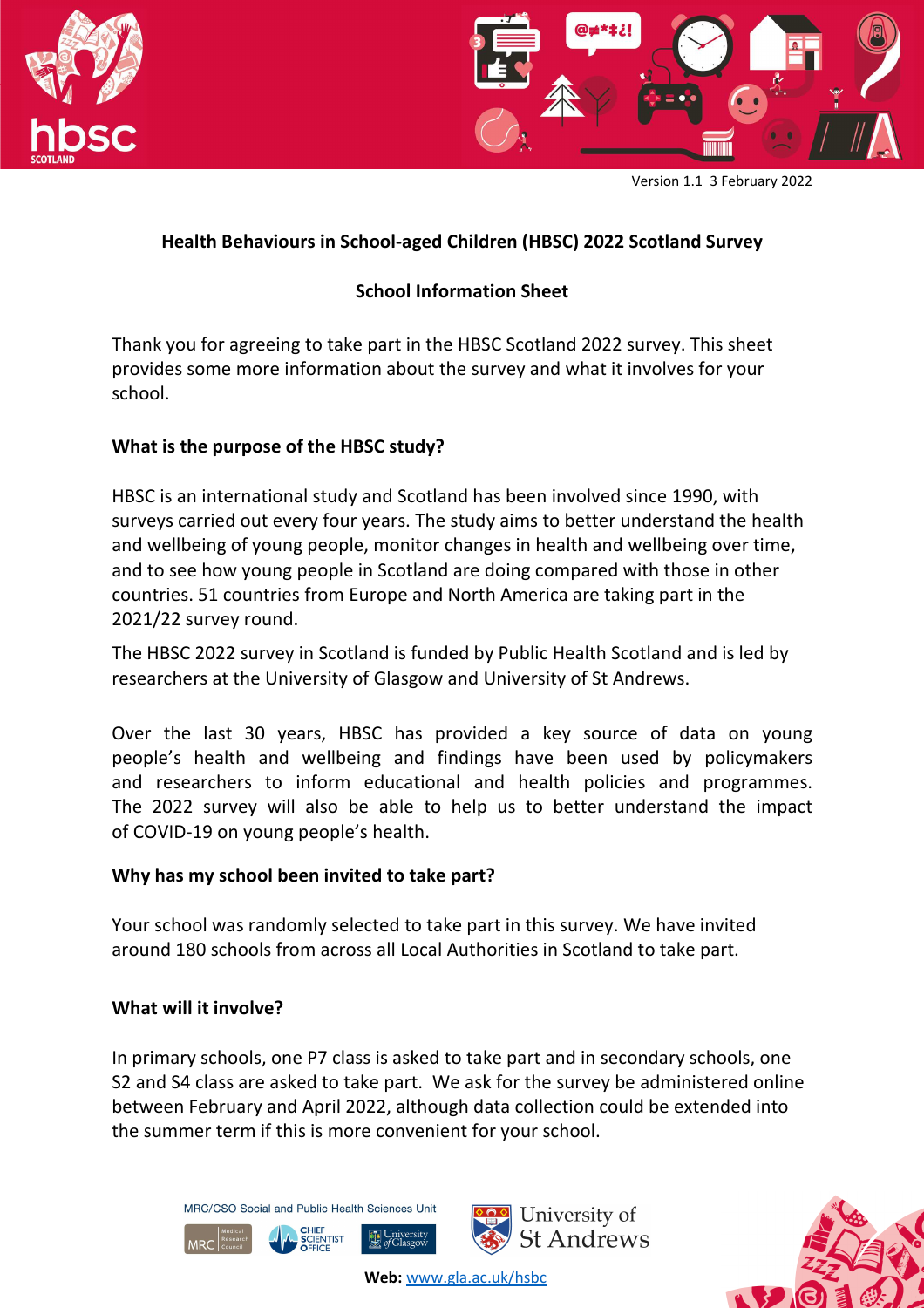



Version 1.1 3 February 2022

The main steps in taking part are summarised here:

- You have received a survey pack with this leaflet (either by email or in the post) containing all the information and instructions for survey administration.
- Each school needs to choose a lesson (ideally PSE in secondary school) for pupils to complete the survey. It will take around 30-40 minutes to administer and pupils will need individual access to a computer, tablet or other electronic device connected to the internet.
- At least 2 weeks before pupils complete the survey, please send out the information sheets provided in the survey pack to parents/carers and pupils, handling any opt-outs.
- In advance of survey completion, test the survey link (weblink or QR code) on a school device.
- On the day of administration, class teachers should follow the instructions provided in the survey pack and enter the information in the online response form.
- The head teacher or other SMT member will be invited to complete a school level questionnaire that asks about school health and wellbeing policies and activities. This is an online survey and more details will be sent by email to the head teacher following the pupil survey.

## **What will happen to the HBSC results?**

All schools that take part in HBSC will receive a school-level report on their findings, subject to a minimum number of pupils taking part. This can be used to help identify health and wellbeing priorities and inform future planning.

The HBSC team will also publish a report with national findings, aggregated from all participating schools across Scotland. Findings will also be written up in the form of briefing papers and academic papers and presented at conferences and other events.

We will not identify individual pupils or schools in any public documents.

## **What will happen to the data from my school?**

All the information we collect from pupils and schools will be kept strictly confidential. We will not know any pupil names and the data will be pseudonymised, that is, we will remove personal information from the working dataset such as month

MRC/CSO Social and Public Health Sciences Unit

MRC





**Web:** www.gla.ac.uk/hsbc